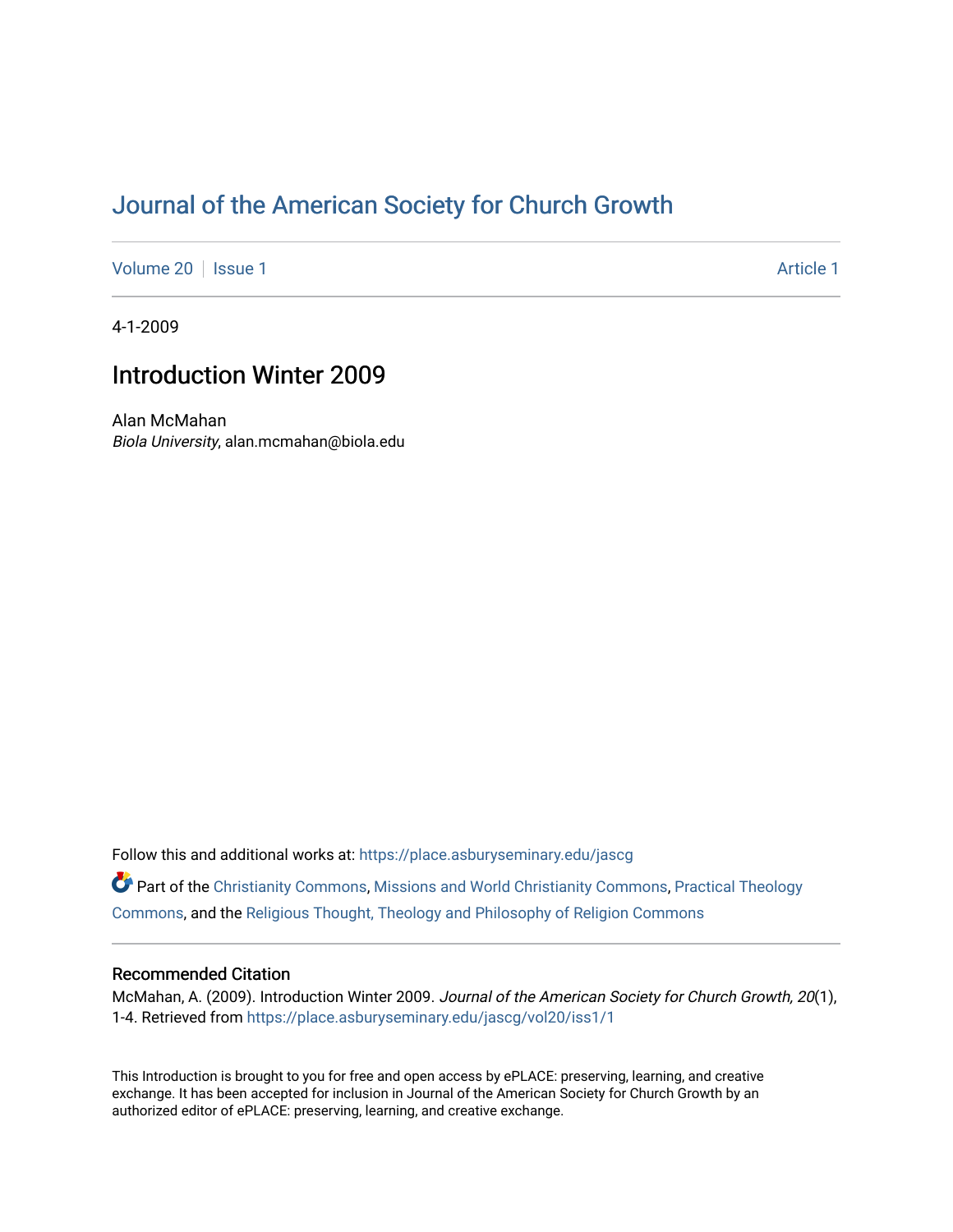2007-2008

### Great Commission Research Network Officers (formerly: The American Society for Church Growth)

| President:                       | Dr. Robert Whitesel<br><b>Associate Professor</b><br>$(765) 677 - 1038$                                                                                                                                        | <b>College of Graduate Studies</b><br>Indiana Wesleyan University<br>E-mail: bob.whitesel@indwes.edu |           |
|----------------------------------|----------------------------------------------------------------------------------------------------------------------------------------------------------------------------------------------------------------|------------------------------------------------------------------------------------------------------|-----------|
| Vice President:                  | Dr. Ed Stetzer<br>President of Lifeway Research and<br>Missiologist<br>Lifeway Christian Resources<br>$(615)$ 251-2320<br>E-mail: ed.stetzer@lifeway.com<br>www.lifewayresearch.com<br>Blog: www.edstetzer.com |                                                                                                      |           |
| <b>Second Vice</b><br>President: | Dr. Robert Logan<br>President, CoachNet International<br>Ministries<br>(323) 225-5953<br>E-mail: loganoffice@coachnet.org<br>www.coachnet.org                                                                  |                                                                                                      |           |
| Secretary:                       | Dr. M. Alan McMahan<br>(See Introduction for contact information and<br>photo)                                                                                                                                 |                                                                                                      |           |
| Treasurer:                       | Dr. Gary L. McIntosh<br>(See Introduction for contact information and<br>photo)                                                                                                                                |                                                                                                      |           |
| Coordinator:                     | Diana Alfonso                                                                                                                                                                                                  | (See Information for Subscribers and Writers<br>on inside back cover for contact information)        |           |
|                                  |                                                                                                                                                                                                                | Past Presidents:                                                                                     |           |
| C. Peter Wagner                  | 1986                                                                                                                                                                                                           | John Vaughan                                                                                         | 1994      |
| George Hunter III                | 1987                                                                                                                                                                                                           | Gary L. McIntosh                                                                                     | 1995-96   |
| Kent R. Hunter                   | 1988                                                                                                                                                                                                           | R. Daniel Reeves                                                                                     | 1997-98   |
| <b>Elmer Towns</b>               | 1989                                                                                                                                                                                                           | Ray W. Ellis                                                                                         | 1999-2000 |
| <b>Eddie Gibbs</b>               | 1990                                                                                                                                                                                                           | Charles VanEngen                                                                                     | 2001-2002 |
| <b>Bill Sullivan</b>             | 1991                                                                                                                                                                                                           | Charles Arn                                                                                          | 2003-2004 |
| Carl F. George                   | 1992                                                                                                                                                                                                           | Alan McMahan                                                                                         | 2005-2006 |

1993 Eric Baumgartner

### Introduction

#### Alan McMahan

The Journal of the American Society for Church Growth, since its first publication in 1991, has been on the leading edge of reporting original research and best practices relating to church growth and evangelism in North America. With John Vaughan as the founding editor, and continuing for a much longer time (14 years) with Gary McIntosh as editor, the Journal has made a significant contribution to help the church understand the opportunities and the challenges before it in the ever-changing context of ministry.<br>With support from others such as C.J. Fithian, who has long

 served as Layout Editor, and Carol McIntosh, who for years has managed the mailing list among other things, and for John Peck, who contributed his editorial expertise to this issue, the Journal has prospered. Their excellent work behind the scenes has en-<br>abled these issues to reach you in good order. The American<br>Society for Church Growth, and the church at large, owes a debt Society for Church Growth, and the church at large, owes a debt<br>of gratitude for each person's sacrificial labor.<br>With this issue, I have assumed the General Editorship of the<br>Journal under the new and vigorous sponsorship

 of Intercultural Studies at Biola University. In the spirit of the Journal's founding, the School of Intercultural Studies, now cele-<br>brating its 25<sup>th</sup> anniversary, has long been in the business of preparing men and women to cross the barriers that prevent people from hearing the good news of the gospel of Christ. Biola's commitment to this task insures the continuation of the Journal into the future, a future that will bring many new opportunities for expansion and impact. This edition of the Journal serves as a transition piece, mov-

ing the Journal toward a new future. The following details some of the changes that are underway:

 $E$  $E$  $\overline{B}$ 

Flavil Yeakley, Jr.

Journal of the American Society for Church Growth, Winter 2009 $\mathcal{L}$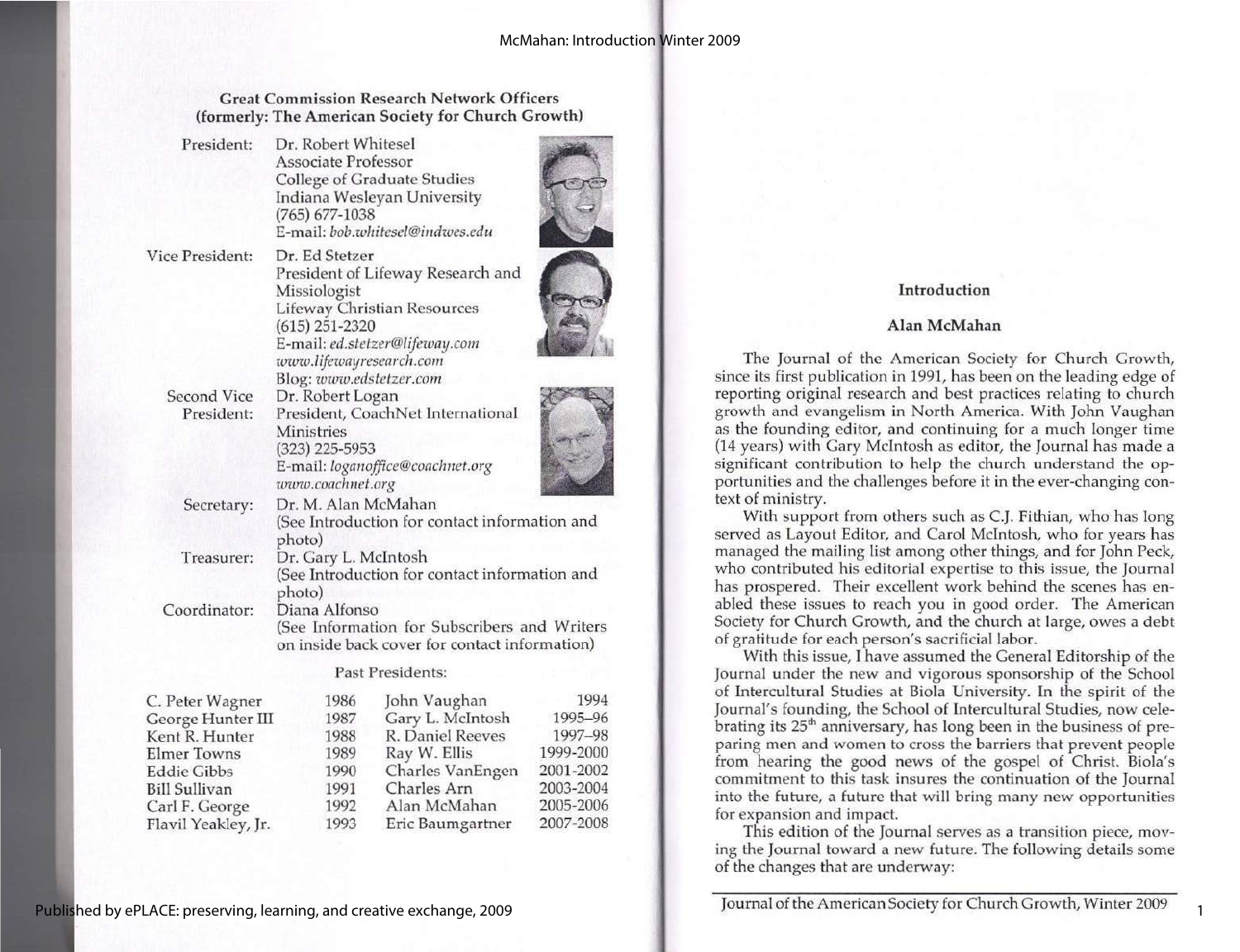2 Introduction

- 1. This issue will be the last edition that is published under the name, "Journal of the American Society for Church Growth." The new name will be "Great Commission Research Journal," following the name change of the "American Society for Church Growth" to the "Great Commission Research Network."
- 2. The first edition of the Journal under the new name will begin with the next issue in Summer of 2009 and will be published thereafter twice a year in Winter and Summer.
- 3. The Great Commission Research Journal will be expanded in size (from 100-150 pages for the Journal of the American Society for Church Growth to 150-200 pages under the new name). Eventually its content and readership will also be increased in order to report on international research and successful models of evangelism and church growth from around the world.
- 4. To accomplish what Gary McIntosh has done singlehandedly for the last 14 years, we have assembled a team of editors, who will work together to produce a refereed Journal that scans the horizon for emerging research. Mak- ing up the team is:

Phil Stevenson, North American Editor Director of Evangelism and Church Growth The Wesleyan Church P.O. Box 50434 Indianapolis, IN 46250-0434 E-mail: stevensonp@wesleyan.org Blog: sisuphil.blogspot.com





J. D. Payne, Book Review Editor National Missionary North American Mission Board Board Associate Professor of Church Planting Church Planting and Evangelism Evangelism Director, Church Planting Center

ing Center<br>The Southem Baptist Theological Seminary E-mail: jpayne@sbts.edu www.northamericanmissions.org

Introduction

the contract of the contract of the contract of the contract of the contract of the contract of the contract of

Gary L. MeIntosh, Dissertation Editor Professor of Christian Ministry and Leadership Talbot School of Theology 13800 Biola Ave. La Mirada, CA 90639 E-mail: gary.mcintosh@biola.edu wwi.churchgrowthnetwork.com



Following very shortly will be other changes and improvements that will deliver a new host of tools and resources for researchers, teachers, consultants, students, and practitioners of church growth, evangelism, and Great Commission strategies. We will keep you abreast of those changes as they develop.

 Now would be a good time to renew your subscription to the Journal and encourage your friends to do the same. The Journal is provided as a free benefit to members of the Great Commission Research Network, (www.greatcommissionresearch. net) and would provide a greater benefit than a subscription to the Journal alone.

This issue of the Journal features articles on a variety of salient topics beginning with a favorite contributor, George Hunter. George presents a thematical perspective on how pre-Christians are actually reached, going beyond the more simplistic, linear, singular answers that are often given. Dan Dunn's article continues the focus of reaching pre-Christians but focusing more specifically at the Hispanic sub-culture in the U.S. using the insights gleaned from communication

within the dialogue on this topic since Karl Barth's first presenta-<br>tion on it in 1932. Phil Stevenson follows with an article using<br>contrasting paradigms to distinguish between being "healthy" or<br>"fit" linking it to what

 refreshing re-examination of the debate between evangelism and social action, in which Norman Wilson seeks to free us from the modernist interpretations that have polarized these two facets of the church's ministry. Drawing from diverse fields such as biolthe church's ministry. Drawing from diverse fields such as biology, sociology, and business management, Gary McIntosh examines the relationship between a church's size and its development, recognizing the impact of economies of scale on growth and organizational culture. He summarizes with 12 principles that have implications for a church's ministries and organization. Tom Steffen's insightful observations drawn from his experience

minary edu/lascy/wel20/iss1/diety for Church Growth, Winter 2009 Journal of the American Society for Church Growth, Winter 2009<sub>2</sub>